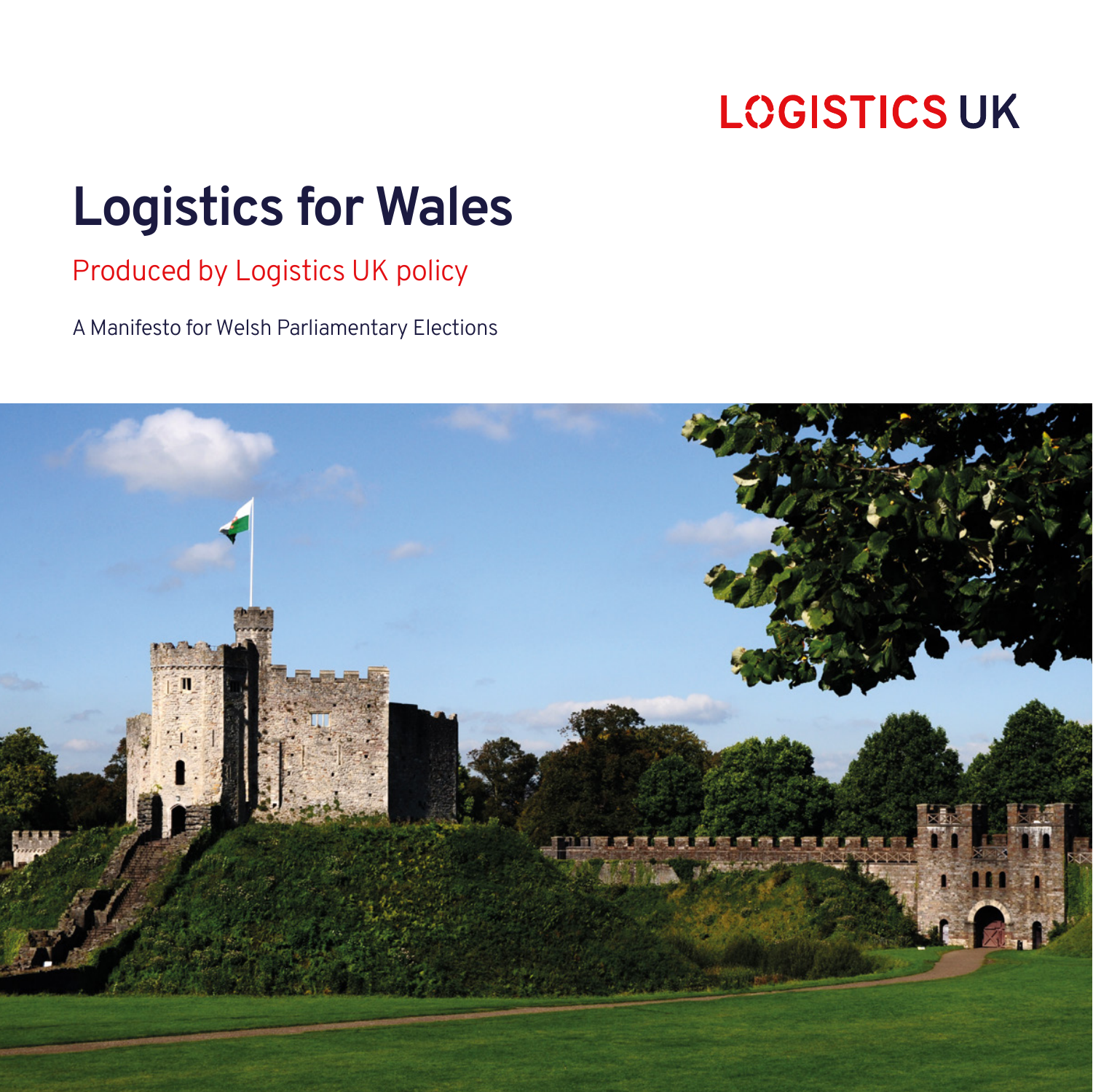# **LOGISTICS UK**

## **Wales needs logistics**

#### **CONTENTS**

Wales needs logistics **1**

[A Transport](#page-2-0)  [Strategy for Wales](#page-2-0) **2**

[Logistics' role in](#page-3-0)  [improving the](#page-3-0)  [environment](#page-3-0) **3** [About](#page-4-0) 

[Logistics UK](#page-4-0) **4**



**Chris Yarsley**

*Policy Manager – Wales, Midlands and South West* Logistics UK

We believe that, by working in cooperation with the freight and logistics sector, the Welsh Senedd and Government can deliver a safer, cleaner and more prosperous nation for the inhabitants and workers of Wales.

The COVID-19 pandemic has shown how logistics is essential to the everyday functioning of Wales: it can and must be part of the

solution to meet the challenges currently facing the nation.

To achieve this, we need:

**1** A long-term Transport Strategy for Wales, developed in close cooperation with the sector, that will provide certainty to industry to make the necessary investments in skilled labour and capital projects.

- **2** An urban environment that promotes rather than inhibits the logistics sector. The upcoming roll-out of the 20mph limit needs to be evidence based and introduced only where it is required.
- **3** New infrastructure to encourage increased public transport use, walking and cycling, whilst retaining capacity on major routes. kerbside access and access to residential streets for home deliveries.
- **4** The delivery of electric vehicle (EV) charging infrastructure to support van fleets in the shift to zero emission technology.
- **5** Support to help attract, train and retain workers in the sector which faces significant shortages across the board, especially with the closing of the labour market to non-UK nationals for most jobs found in logistics.

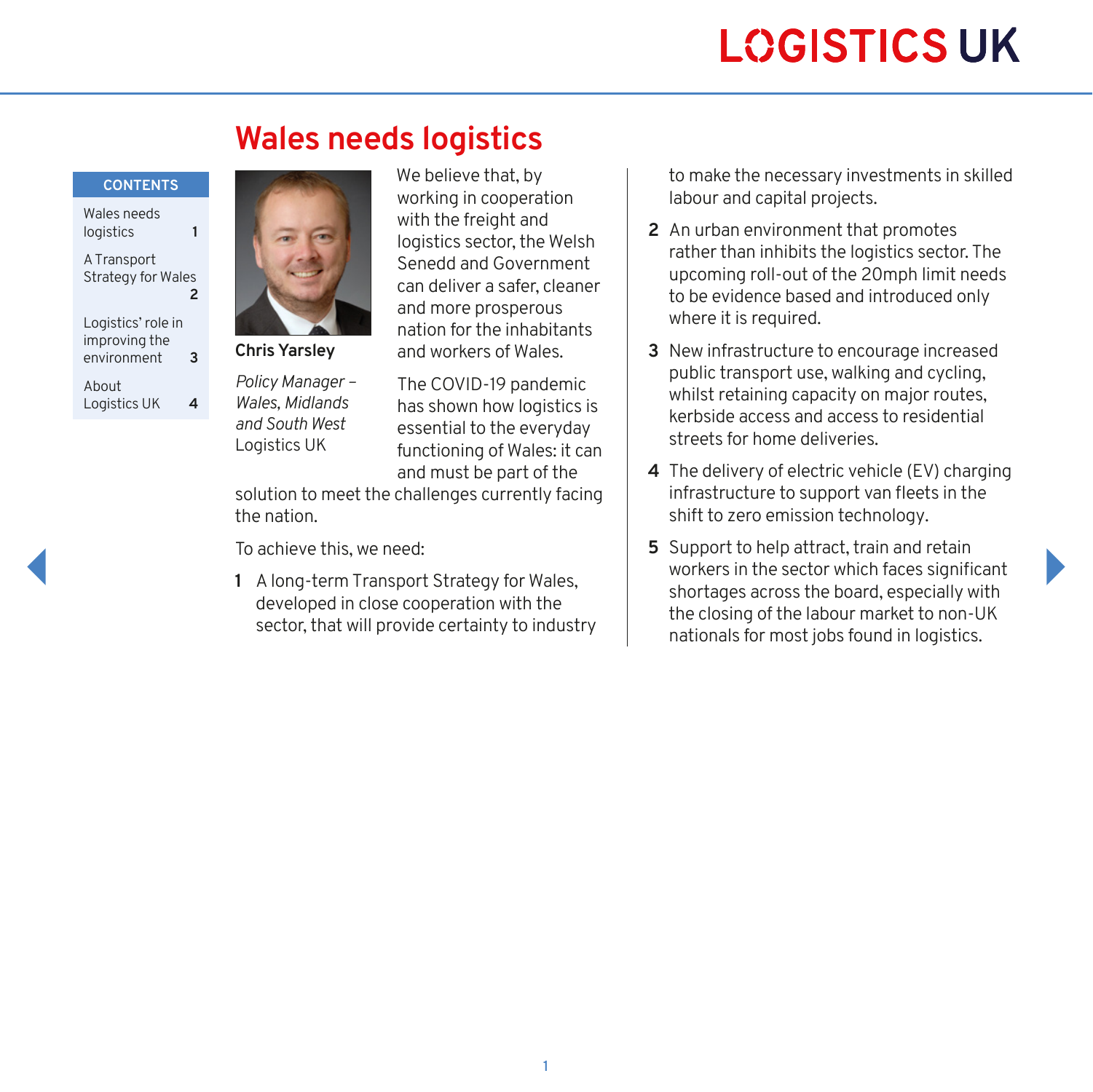## <span id="page-2-0"></span>**A Transport Strategy for Wales**

The Welsh Government published its draft Transport Strategy for Wales in late 2020, which set out its ambitions to shape the future of transport for the next 20 years. We

welcome the administration's recognition of the role and importance of the freight and logistics industry in the draft targets and goals for the Strategy.

### **Logistics UK's key asks asks for the Transport Strategy**

- **1** That the proposed Logistics and Freight Plan for Wales is developed hand-in-hand with industry and in coordination with other governments of the UK to ensure consistency across the entire nation.
- **2** That the Welsh Government listens to how industry is working towards a zero-emission future through new vehicle technology (eg, electrification and/or hydrogen) and offer public policy support to achieve this.
- **3** That interventions designed to help shift goods from road to water and/or rail should be evidence based and should not prevent the most suitable vehicle from being used.
- **4** That the freight and logistics is fully integrated into the Planning Rules for Wales to ensure the needs of the sector are recognised and provided for (eg, suitable and sufficient commercial vehicle parking along the Welsh road network).

### **Delivering the house – the essential role of logistics in building new homes**

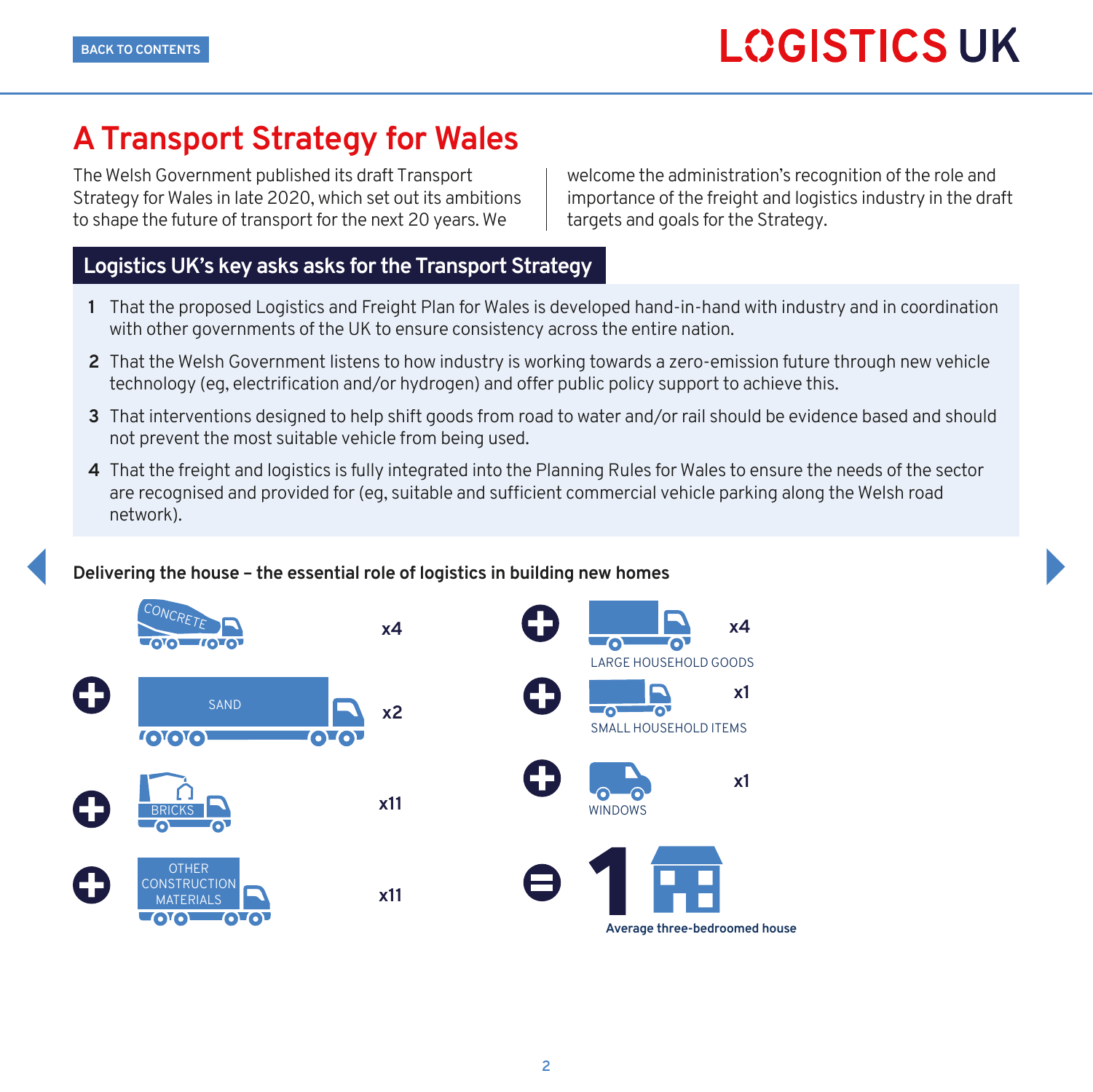## <span id="page-3-0"></span>**Logistics' role in improving the environment**

Improving Wales's air quality and reducing greenhouse gas emissions is key objective for the Senedd – the logistics industry recognises this and has already delivered significant progress.

Through cohesive policies, the logistics industry can be part of the solution to reach the goals of progressively minimising emissions in Wales.

### **Logistics UK's key asks for the environment**

- **1** Avoid HGV regulations and restrictions that force logistics movements to unnecessarily replace a single vehicle with several smaller ones, resulting in increased traffic and emissions.
- **2** Assist the industry in moving to electric and alternatively fuelled vehicles by ensuring sufficient logistics land is available in the right locations and with the required refuelling and recharging infrastructure.
- **3** Promote public and active transport options for citizens, to encourage fewer car journeys that cause congestion on the road network.
- **4** Allow access to underutilised bus lanes for lorries, and review road layouts, signage and traffic signals with the aim of delivering a smooth flow of traffic during common periods of heavy road use, to reduce congestion and lower emissions.

#### **Efficient urban deliveries**



**OR**